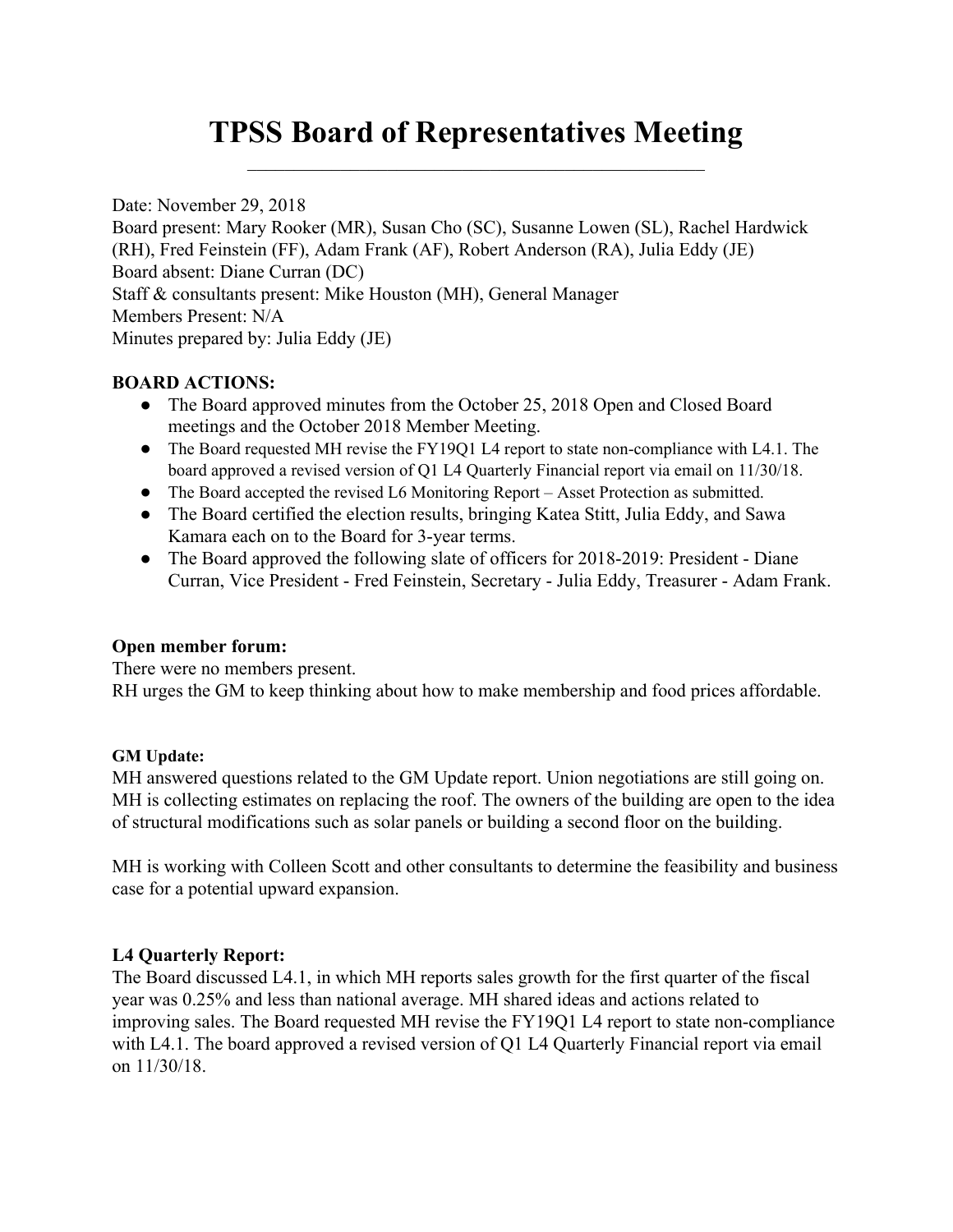### **L6 Monitoring Report- Asset Protection**

The Board accepted the revised L6 Monitoring Report – Asset Protection as submitted.

#### **Annual Allocation (Distribution of Net Income/Patronage Dividends):**

The Board resolved to allocate all net savings to reserves for FY 2018. At this time the board is trying to save money for expansion and other present and future expenses.

#### **Committee Updates:**

The Policy Committee will meet in a couple weeks.

The Governance Reflection Committee is due to meet. MR will stay on the committee after leaving the board.

The Nominations Committee reported on the 2018 Board Election results: Katea Stitt 179 votes Julia Eddy 166 votes Sawa Kamara 134 votes Bob Gibson 129 votes Sat Jiwan "SJ" Ikle-Khalsa 124 votes Greg Ross 17 votes

The Board certified the election results, bringing Katea Stitt, Julia Eddy, and Sawa Kamara each on to the Board for a 3-year term.

The Board discussed this year's election process and potential improvements moving forward:

- 25 votes were disqualified some voted twice, voted for too many candidates, or the ballot was cast by someone other than the registered member on the TPSS membership. MH will ensure there is one name associated with each membership in the membership database. MH is looking into ways to electronically validate the member's name and member number when they fill out an electronic ballot.
- There was no secret ballot this year. MH is looking into better way to do electronic voting next year to allow for easier counting and a secret ballot – possibly Google forms instead of Survey Monkey, using a kiosk in the store instead of paper ballots, etc…

#### **2019 Slate of Officers:**

The Board approved the following slate of officers for 2018-2019: President - Diane Curran, Vice President - Fred Feinstein, Secretary - Julia Eddy, Treasurer - Adam Frank.

#### **Board Business:**

RH shared reflections from the last 4 years on the board in crisis mode. She hopes we are finally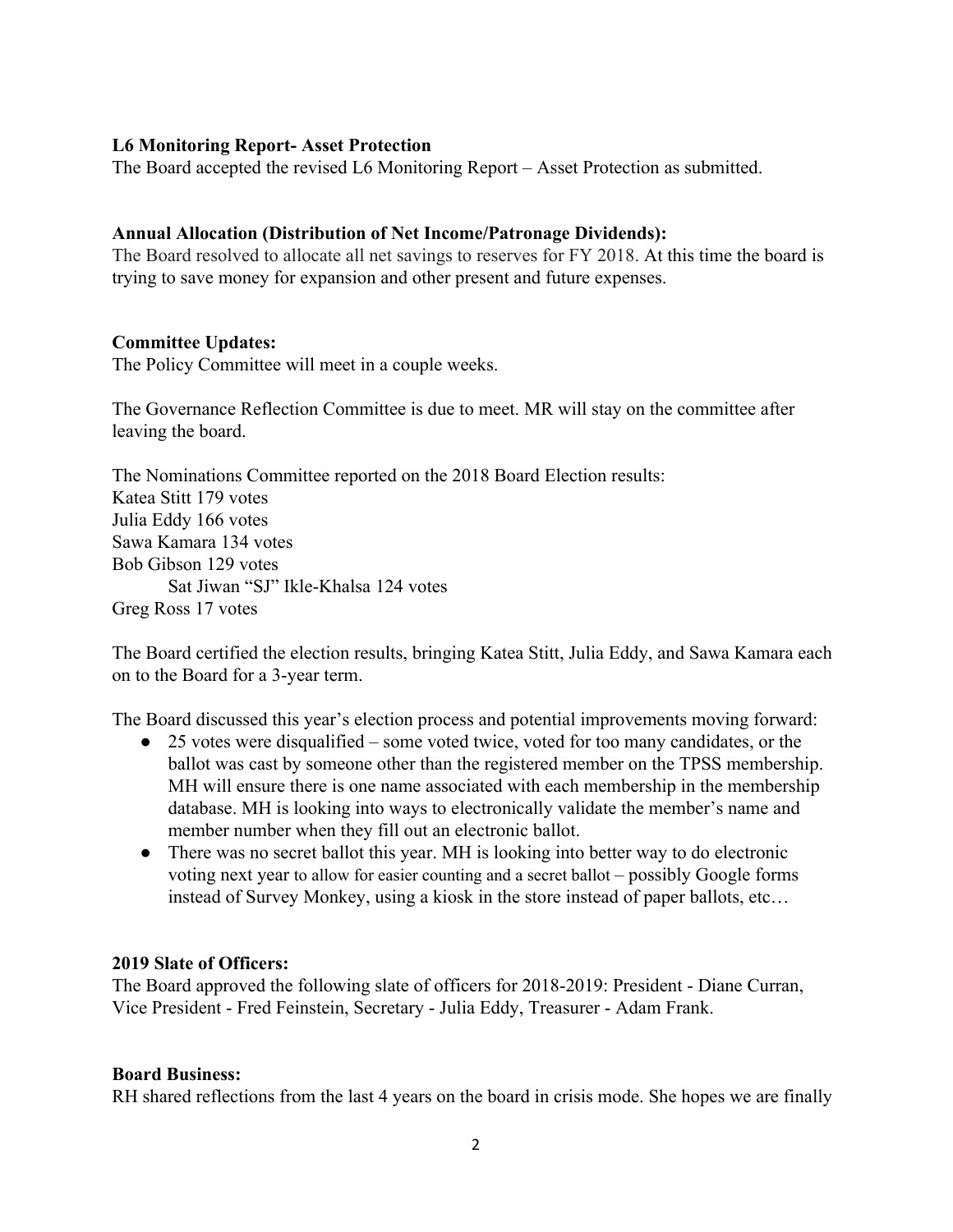moving into a better place, where the board can learn and dream. The board weathered a lot of board turnover, employee turnover, several interim General Managers, the Junction development, some sensitive governance issues, multiple lawyers, employee unionization, and wire fraud. Even with all that, the Board hired a great new General Manager and showed an incredible amount of dedication and integrity.

DC has a lot of ideas moving into this new year – how to make meetings shorter, thinking about diversity and engagement on the board, and thinking about board member orientation and training. There will be a committee to start thinking about the retreat.

Many appreciations were shared for Board members rotating off the board, Robert Anderson and Mary Rooker, and stepping down from leadership, Rachel Hardwick.

# **Junction:**

The community is still very engaged around the project.

NDC has to buy development rights from areas businesses for the additional density.

Michele Rosenfeld (MiRo) will come to a board meeting in the future leading up to a Park and Planning meeting.

RH will follow up with MiRo about how exiting Board members may or may not engage in advocacy around the Junction project.

Next meetings: Thursday 12/20 (3<sup>rd</sup> Thurs)

*Meeting adjourned at 8:29pm. No Closed or Executive session meetings were held.*

# *Committee Assignments:*

Audit and Finance Committee: AF (Chair); RA, SL, JE Policy Committee: SC (Chair); AF, DC Membership and Community Affairs Committee: FF (Chair); MR, DC GM Search Committee: AF (Chair), MR, SL Nominations Committee: RH (Chair); AF, FF Personnel Committee: RH, RA, MR Mediation Committee: RA, FF, SC, RH, DC Governance Reflection Committee: MR, FF, SL, AF

# **Term 2017 Meeting Attendance:**

| Dec | Jan | Feb | $Mar \mid Apr$ | $\vert$ Ma | Jun | Jul | Aug Sep | $\circ$ Oct | <b>Nov</b> |
|-----|-----|-----|----------------|------------|-----|-----|---------|-------------|------------|
|     |     |     |                |            |     |     |         |             |            |